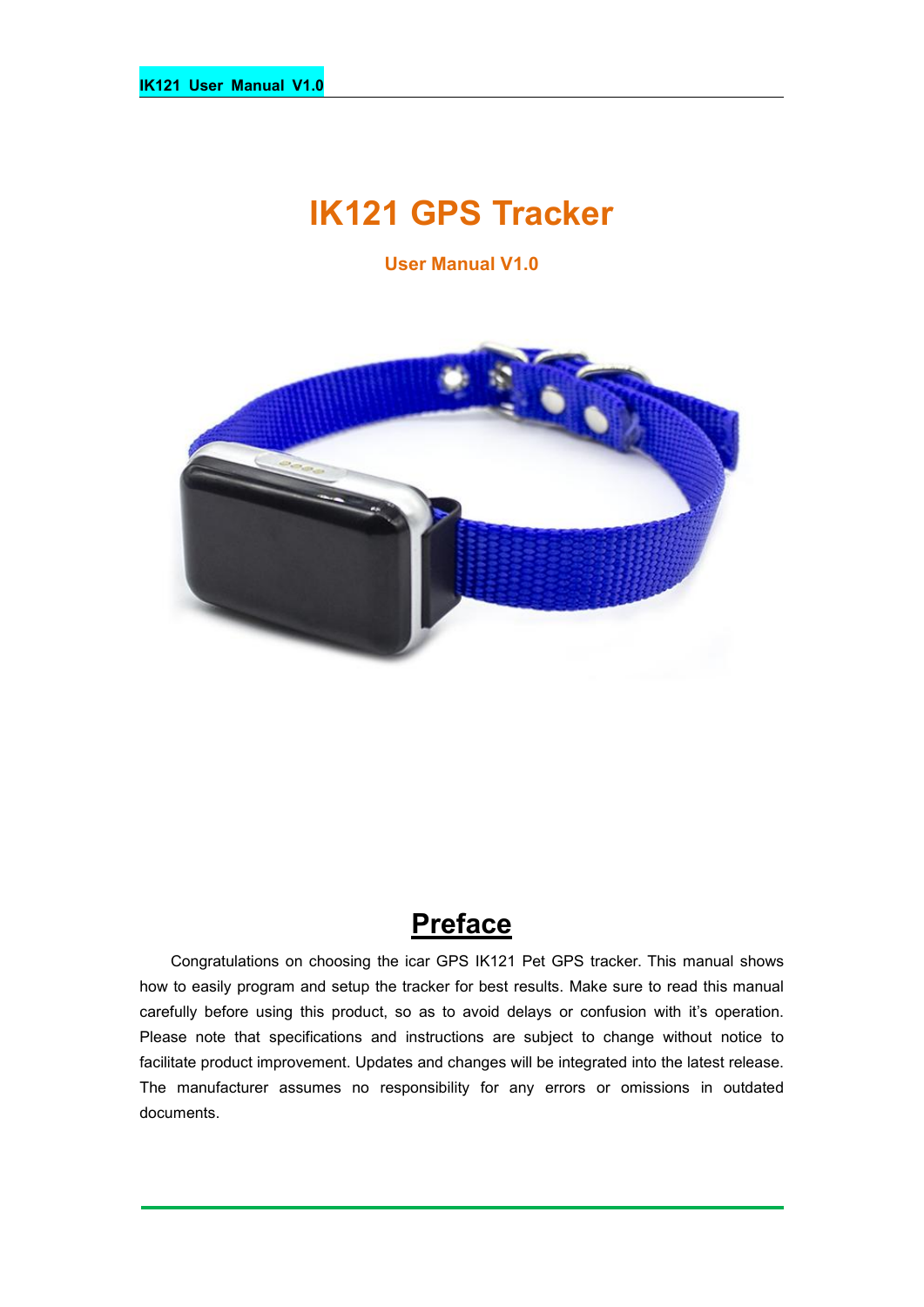#### **1. Overview**

IK121 is a Hunter GPS tracker.

#### **2. Features**

- Real-timing tracking
- GPS+AGPS+LBS+GLONASS Positioning
- **•** History record check
- Geo-Fence alarm
- Low battery alarm
- Power saving mode
- PC & Mobile App tracking
- Long standby time
- IP67 Water resistant

## **3. Applications**

- Pet tracking
- **•** Hunter tracking
- Cow tracking
- Goat tracking

#### **4. Specifications**

| <b>Item</b>                 | <b>Specifications</b>              |  |
|-----------------------------|------------------------------------|--|
| Dimension                   | 55.4*33.2*20mm                     |  |
| Weight                      | 44g                                |  |
| Charging mode               | USB charging DC 5V                 |  |
| Backup battery              | 3.7 V 1500mAh                      |  |
| Power consumption           | 40mA standby current               |  |
| Working temperature         | $-20^{\circ}$ C to 65 $^{\circ}$ C |  |
| <b>Item</b>                 | <b>Specifications</b>              |  |
| <b>Cellular Bands</b>       | GSM: 850/900/1800/1900Mhz          |  |
| Positioning                 | GPS, AGPS, LBS                     |  |
| <b>Tracking Sensitivity</b> | $-162$ dBm                         |  |
| Sensor                      | Accelerometer                      |  |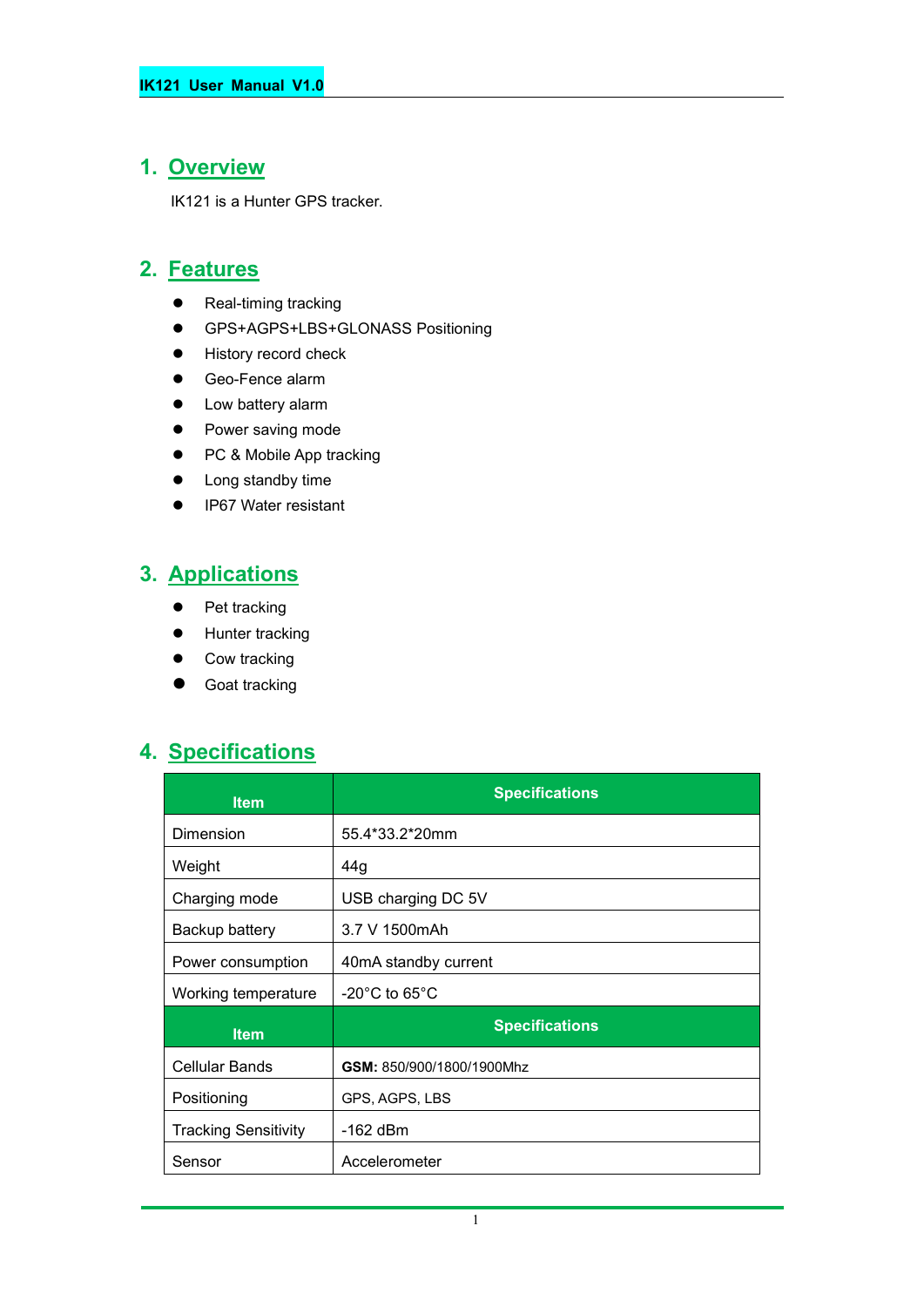#### **IK121 User Manual V1.0**

| ЕĐ                 | RED/GREEN/BLUE |  |
|--------------------|----------------|--|
| SIM Card interface | Nano SIM       |  |
| Waterproof         | IP67           |  |

## **5. IK121 interface**



#### **6. In the box**

- 1\* IK121 GPS Tracker
- 1\* Magnet charging cable
- 1\* Quick Start Guide
- 1\* Collar
- 1\* Screw Driver

### **7. Installation**

#### **7.1 SIM Card installation**

- Get ready a **Micro Sim Card** that support **GSM&GPRS** with30MB data per month
- Open the housing by screw driver
- **Insert Sim card** to sim card slot correctly
- **•** Press power button for 3 seconds to power ON (green led will blinking).
- After that the device will be ready.

|                   | Fix                                | Flash |                                             |
|-------------------|------------------------------------|-------|---------------------------------------------|
| Green Light       | <b>GSM/GPRS</b> conversation start |       | No GPRS signal   Power off or in sleep mode |
| <b>Blue Light</b> | GPS location successful            |       | No GPRS signal   Power off or in sleep mode |

#### **7.2 LED Indications**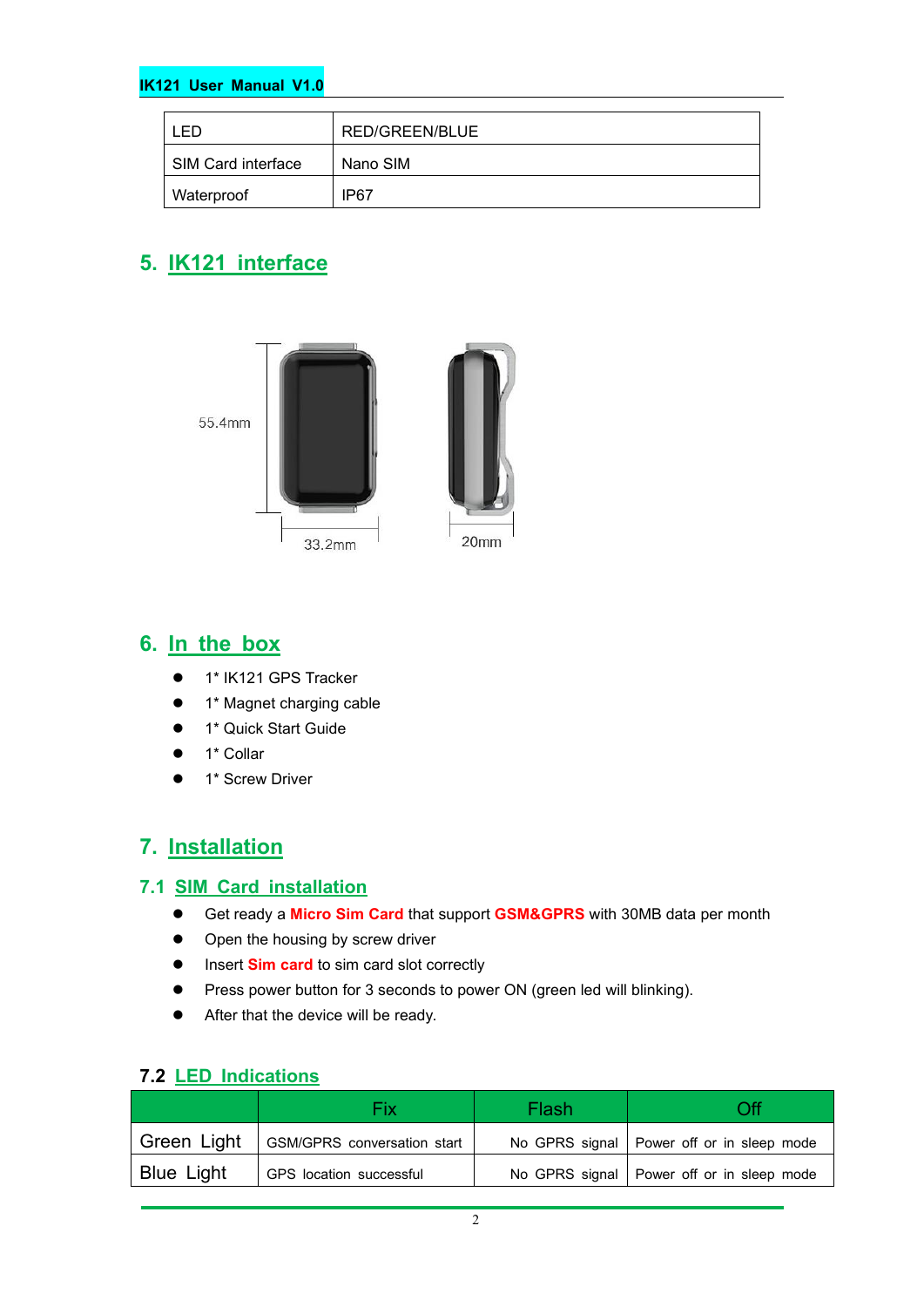| $Red$ $\overline{\phantom{a}}$<br>.iaht<br>charging | Full<br>full<br>batterv or<br>charged |
|-----------------------------------------------------|---------------------------------------|
|-----------------------------------------------------|---------------------------------------|

## **8. SMS Commands List**

| Function                  | <b>Command Format</b>                    | <b>Reply</b>      | for example             |
|---------------------------|------------------------------------------|-------------------|-------------------------|
|                           | apn+123456+space+content                 | apn ok            | apn123456 cmnet         |
| <b>APN</b>                | apnuser+123456+space+content             | apnuser ok        |                         |
|                           | apnpasswd+123456+space+content           | apnpasswd ok      |                         |
| admin<br>number           | admin123456+space+admin phone nu<br>mber | admin ok          | admin123456 186******** |
| Domain                    | IP+space+domain+space+port               | Set IP ok         | IP www.icargps.net 7700 |
| upload<br>frequency       | FREQ, 123456, 30                         | OK                | FREQ, 123456, 30        |
| Voice<br>monitor          | 88                                       | Monitor OK        | 88                      |
| Position                  | G123456                                  | Google map        |                         |
| <b>Restart GPS</b>        | <b>CQGPS</b>                             | GPS reset OK!     | <b>CQGPS</b>            |
| <b>Restart Devic</b><br>e | CQ                                       | system reset OK!  | CQ                      |
| Check                     | <b>CXZT</b>                              | details of device | <b>CXZT</b>             |
| Back to facto<br>ry       | Format                                   | OK                |                         |

### **9. App & PC Tracking platform**

#### **9.1 App install & Login**

 Search "**ICAR GPS**" in Google Play or iOS store(or scan the following QR code) to download the Mobile APP;

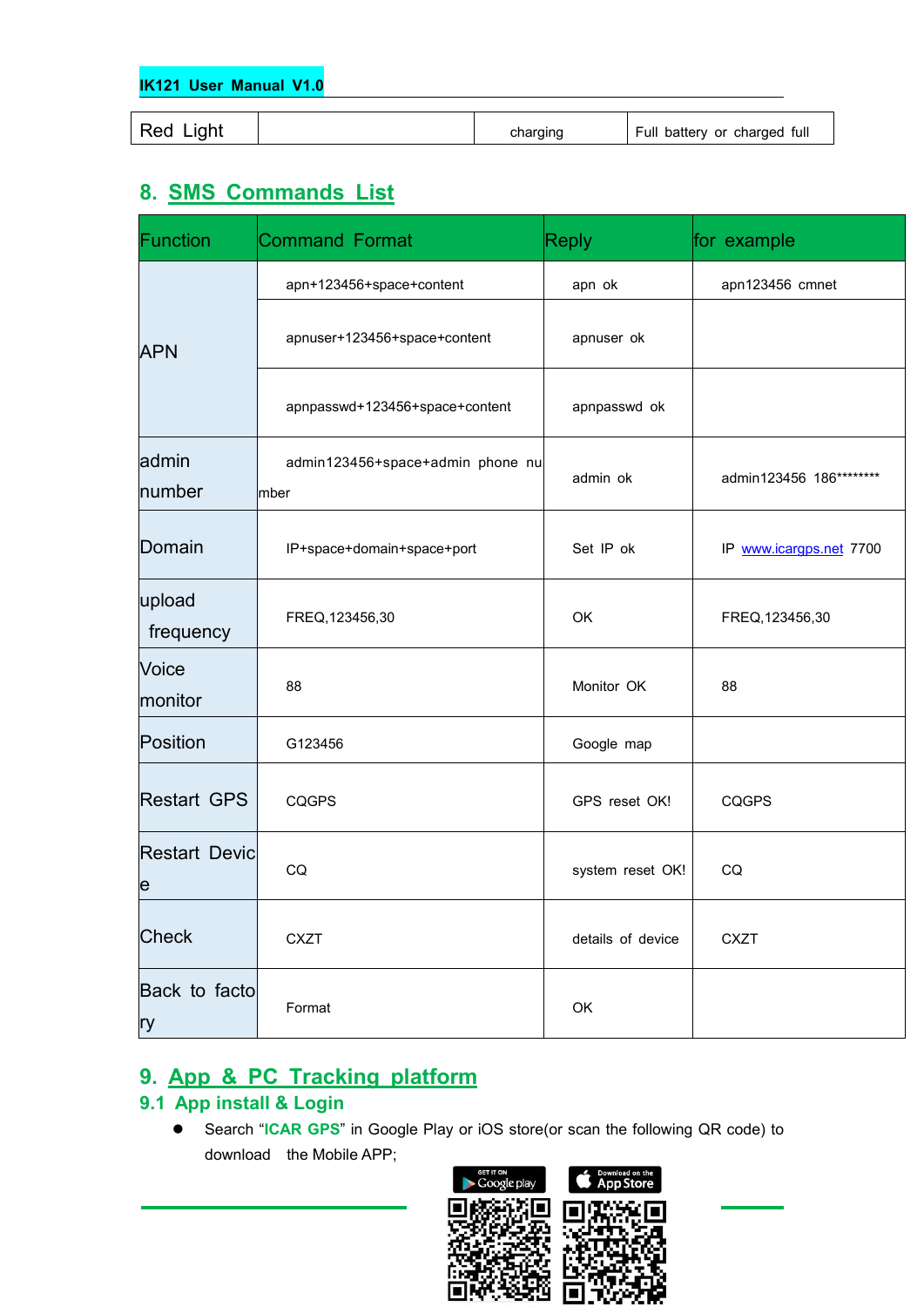- Choose the" Login by Device No.,
- Input your device's ID number and password(default is 123456) to login.



- Choose the" Login by User name.,
- Input your user name and password(default is 123456) to login.

#### **9.2 PC login**

- Web: [www.ic](http://www.trackits.com)argps.net, Choose "**ID No**."
- Input your device's ID number and password(default is 123456) to log in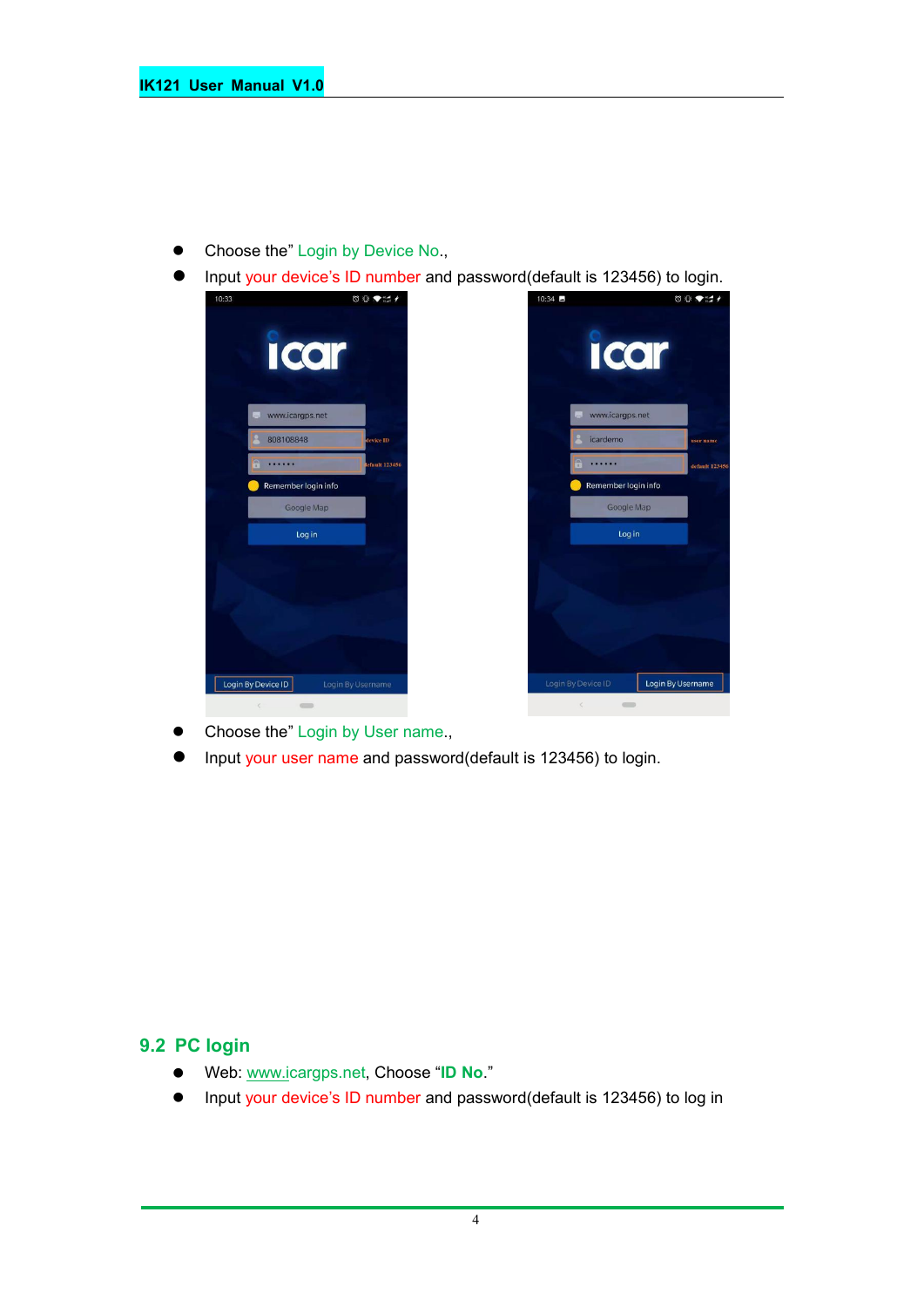|                                                          | U<br>ID No.<br>Account                                        |  |
|----------------------------------------------------------|---------------------------------------------------------------|--|
|                                                          | 808108848<br>device ID                                        |  |
| Download on the<br>App Store<br>GET IT ON<br>Google play | $\mathbf{a}$<br>default 123456<br>                            |  |
|                                                          | $\bullet$<br>enember<br>Demo                                  |  |
| <b>ICAR GPS APP</b><br><b>ICAR GPS APP</b>               | Login<br>We offer<br>$\overline{a}$<br><b>Select language</b> |  |

- Web: [www.ic](http://www.trackits.com)argps.net, Choose "**Account**"
- **Input user name and password(default is 123456) to log in**

|                                                                 | $\bullet$<br>$\bullet$<br>$\big($                                                                   |
|-----------------------------------------------------------------|-----------------------------------------------------------------------------------------------------|
|                                                                 | ID No.<br>Account<br>icardemo<br>user name                                                          |
| Download on the<br>GET IT ON<br><b>App Store</b><br>Google play | default 123456<br>-<br>$\bullet$<br>enember<br>Demo                                                 |
| <b>ICAR GPS APP</b><br><b>ICAR GPS APP</b>                      | Login<br>m<br>₩<br><b>PART</b><br>We offer<br>÷<br>n<br>=<br>$\overline{1}$<br>÷<br>select language |

## **10. FAQ**

- Q:**Start up Fail?**
- A:Check the device power on or not.